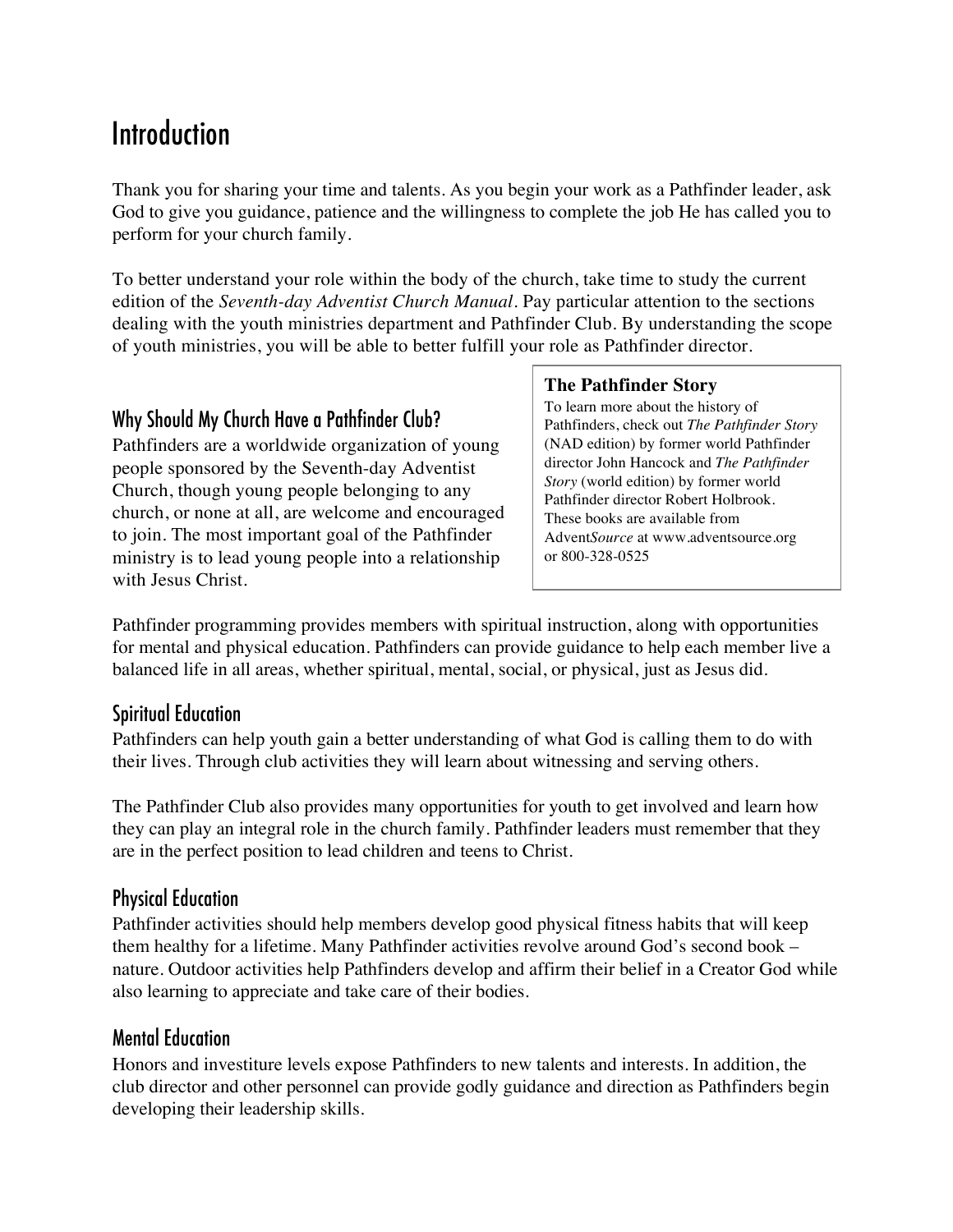## Who Are Pathfinders?

A Pathfinder Club is designed for youth ages 10-15 (grades 5-10). With such a wide age span, Pathfinder leaders should be aware of the differences between age groups and the characteristics Pathfinders will display in their interactions with others.

## Junior Pathfinders (ages 10-12)

The 10-12 year old age group is active. Girls at the lower end of this age group may be more developed in all areas – physical, emotional and even mental maturity. Boys begin to catch up in these areas around the age of 12.

Most children in this age group love to memorize. They are eager to learn how things work and love to collect. They also enjoy stories and reading. Some junior Pathfinders are talented singers and aren't afraid to help lead songs. Take advantage of this and use music to develop a funloving atmosphere in your club activities.

Physically, this age group is ready for activities such as marching and games. They need lots of movement, activity and time to get the wiggles out. Balance this with a short quiet time in each meeting so they can begin adjusting to sitting for longer periods during teaching times. This age group is looking for heroes to follow. Help them choose wisely. They are open to spiritual nurture and are often tenderhearted. This is the time to help them make a decision for baptism.

This age group responds positively to receiving trophies, ribbons and other awards.

## Teen Pathfinders (ages 13-15)

Teen Pathfinders may be called adolescents. This age groups tends to be more awkward both physically and socially. Rapid growth may contribute to clumsiness. Teens are experiencing sexual and hormonal changes.

Teen Pathfinders seek approval from their peer group. This group wants to be more independent from their parents, so they emulate their peers in dress and behavior. They are beginning to notice the opposite sex, but aren't emotionally ready for a one-on-one relationship.

Although many teen Pathfinders are still interested in spiritual topics, group dynamics can play a large part in how individuals respond. If a group leader is spiritually strong, the group tends to follow. The same is true if the group leader shows little interest in spiritual matters. They will be less likely to demonstrate their spiritual feelings, but don't let this fool you. This age group has many thoughts and questions about spiritual matters – they just aren't sure how to express them.

Teen Pathfinders are more reticent to sing and participate if the group isn't doing something together. They feel more comfortable leading music or other activities if their friends can stand up front with them.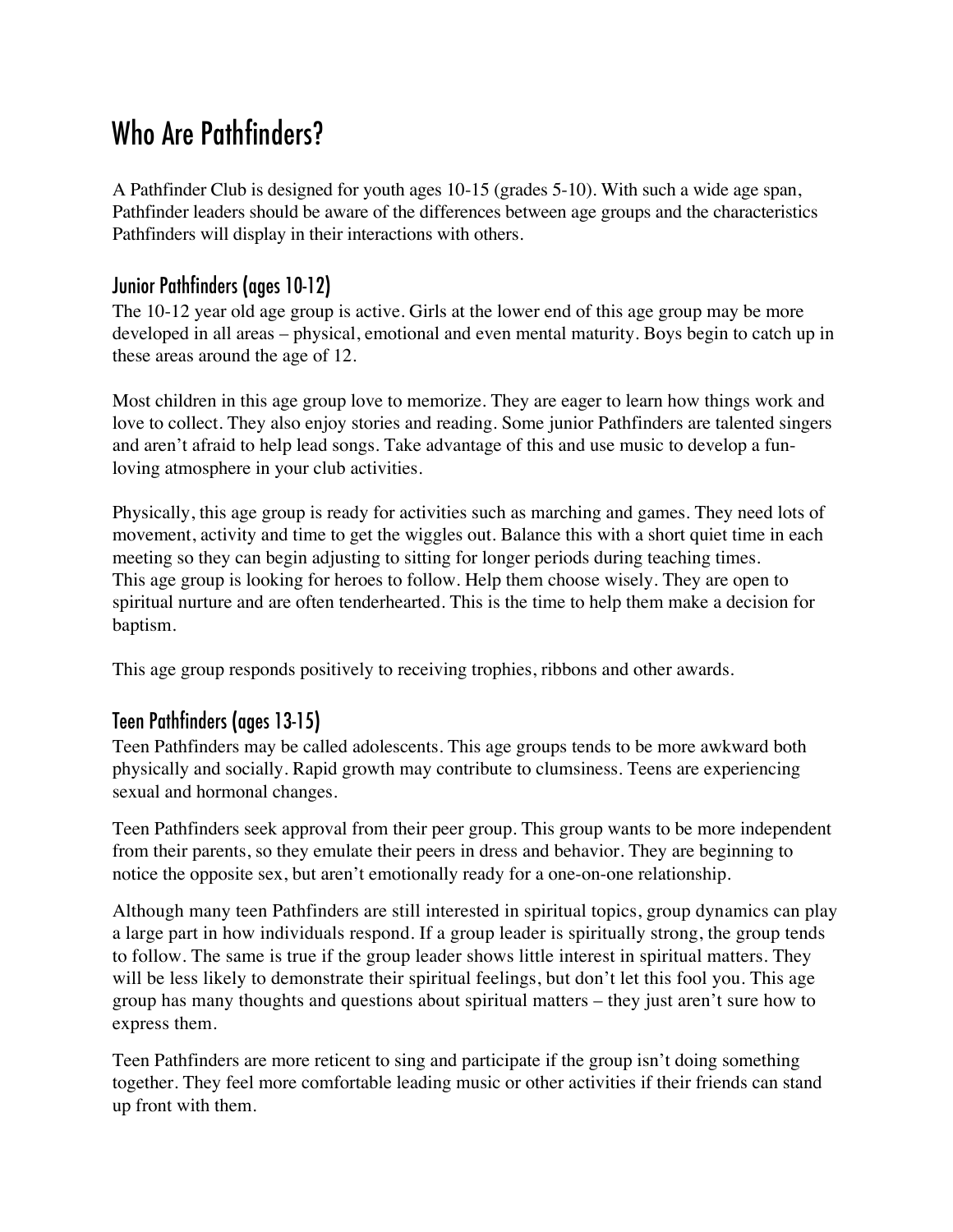## Getting Started

If you are taking over an already-established club, there will be less for you to do to start the Pathfinder year. Even so, there are some basic tasks you should complete to ensure success and gain support from the church family.

### Job Description

- **1. Programming.** Organizing various events is one of the club director's many responsibilities. These events include club meetings, Pathfinder Sabbath, social events, campouts, field trips and outreach projects. While events should be fun and interesting, remember your top priority is to guide Pathfinders in their relationship with Jesus. Pathfinder ministry isn't just about entertainment; it's also about evangelism.
- **2. Planning.** As director, you should develop a yearly calendar and budget. All plans must be approved by the church board and coordinate with the local conference's Pathfinder program.
- **3. Recruiting and supervising.** The Pathfinder director should look for young people who may be interested in joining Pathfinders. The director must also find competent, willing people to serve on the Pathfinder leadership team. By enlisting the help of adults and teens willing to participate in the Pathfinder ministry, you can evenly distribute the workload.

#### **Steps to Getting Started**

- Build support
- Register your club with the local conference
- Assemble a leadership team
- Grow your leadership skills
- Plan a yearly schedule of activities
- Recruit Pathfinders
- **4. Teaching.** While it is a good idea to involve counselors and instructors in teaching honors and crafts, the director should also be involved in teaching.
- **5. Ministry to parents and children.** The Pathfinder director should take every opportunity to build relationships with club members and their families. Pray for the families represented in the club, as well as staff members and their families.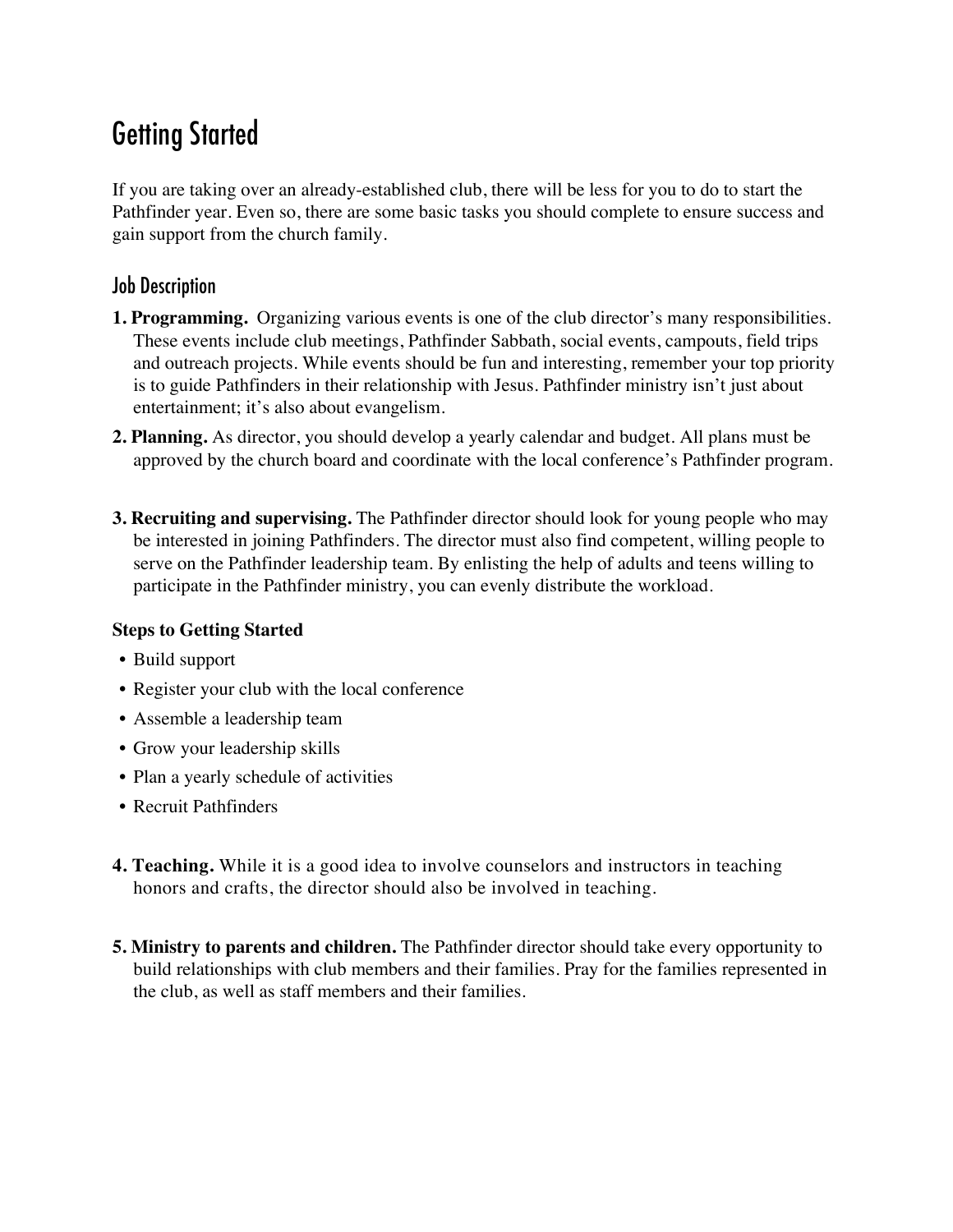- **6. Communication.** Keep your church board and church family, as well as club members and their families, informed about what is happening with your club. This will add credibility to your program and encourage others to become involved in the ministry. You will need to implement some form of regular communication with the parents of the Pathfinders. You can achieve this through a monthly newsletter, email, adding a Pathfinder page to the church website, a calendar of events or whatever works best for your situation.
- **7. Prayer.** Although planning and preparation are important, prayer is the most vital component that must be a part of any Pathfinder Club. Spend regular time in prayer for your staff, Pathfinders and their families, and the ministry happening in your church.
- **8. Lead meetings.** Although you don't have to be in charge of the entire Pathfinder program for the year, you will need to lead planning and ensure your staff members are completing their duties. You will also be responsible to schedule and chair staff meetings unless you appoint your deputy director to handle this responsibility.

# Build Support

You will need to gain the support of your church. It is a good idea to meet with church members and outline the Pathfinder Club's objectives. This gives those who are not familiar with the program a chance to learn and will serve as a refresher to others. Invite families with Pathfinderage children who are not members to attend. Use this meeting as a time to encourage parents to enroll their children in the program. Present your outline of events and activities to generate interest.

You may want to invite either your conference youth director or an area coordinator to speak about upcoming conference events.

## Register Your Club with the Local Conference

The Pathfinder year generally coincides with the school year, from August/September to May/June. You will need to register your church's club with your local conference. Typically, the conference will have a registration form that requires signatures of several church officers and the pastor. By registering, you become an official club within the conference.

Registration with the conference offers several benefits:

- Your leadership team will be able to attend conference leadership training events.
- Your club will be assigned an area coordinator. This person has extensive experience with the Pathfinder program and will be available to assist you in programming and other organizational details.
- Your club can participate in Pathfinder camporees and other conference events.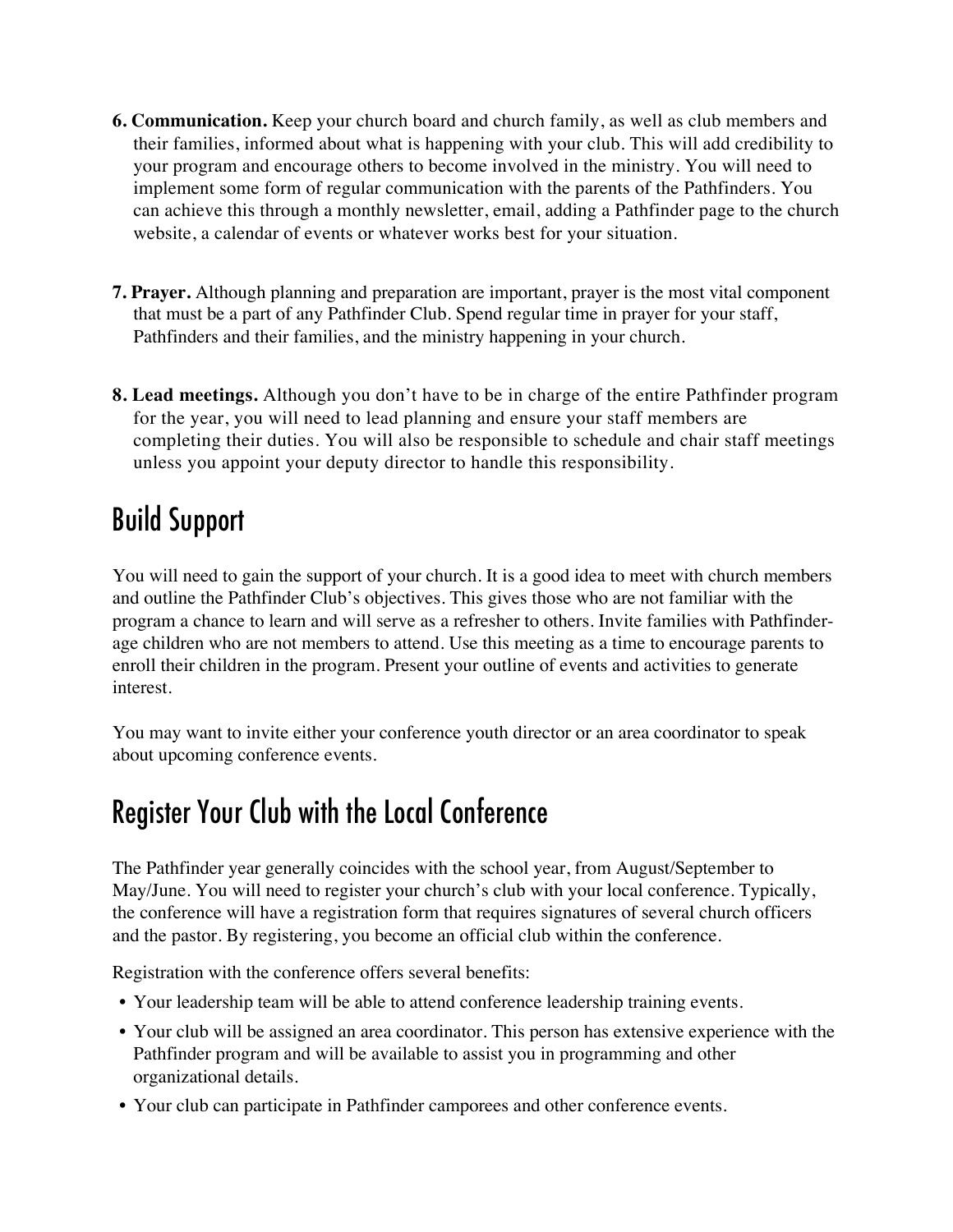Your conference may require a registration fee. These fees are used to fund programming and conference-level Pathfinder activities. Registration fees are usually minimal but it is necessary to include the amount in your yearly budget.

Keeping in contact with the conference Pathfinder director and submitting monthly reports will be a part of your role as director.

## Assemble Your Leadership Team

The Pathfinder Club leadership team consists of a director, at least one deputy director, unit counselors and instructors.

The nominating committee recommends people to fill the positions of director and deputy director, and the local church membership votes whether or not to accept the nominations.

As director, you will need to meet with your deputy director(s) to determine who to recruit as counselors and instructors, along with any other positions that may need to be filled. The church board must approve each person selected to serve on the leadership team.

As you choose your leadership team, remember that counselors and instructors should work well with children and teens. They should be committed Seventh-day Adventists who demonstrate a growing friendship with Jesus in all aspects of life.

#### Deputy Director

The role of deputy director is to assist the director. If the director has to be absent from a meeting, the deputy director will be in charge.

A club may have more than one deputy director. If this is the case, duties can be divided among them. Duties might include planning for camporees, outreach activities, community service, recreation, Pathfinder equipment management, transportation and public relations.

#### Unit Counselors

Unit counselors work with a small group of Pathfinders on a weekly basis, leading them through investiture levels and helping them bond as a group. A unit counselor's job involves building relationships and growing trust with the Pathfinders in their unit. They should understand the physical, social and spiritual attributes of this age group.

Unit counselors must have the time and interest necessary to plan and teach different investiture levels, as well as other unit activities. Make sure prospective counselors understand the position requires a time commitment outside of regular club meetings.

People chosen as unit counselors should relate well with children and teens. Individuals who tend to be domineering and inflexible are not a good match for the position of unit counselor.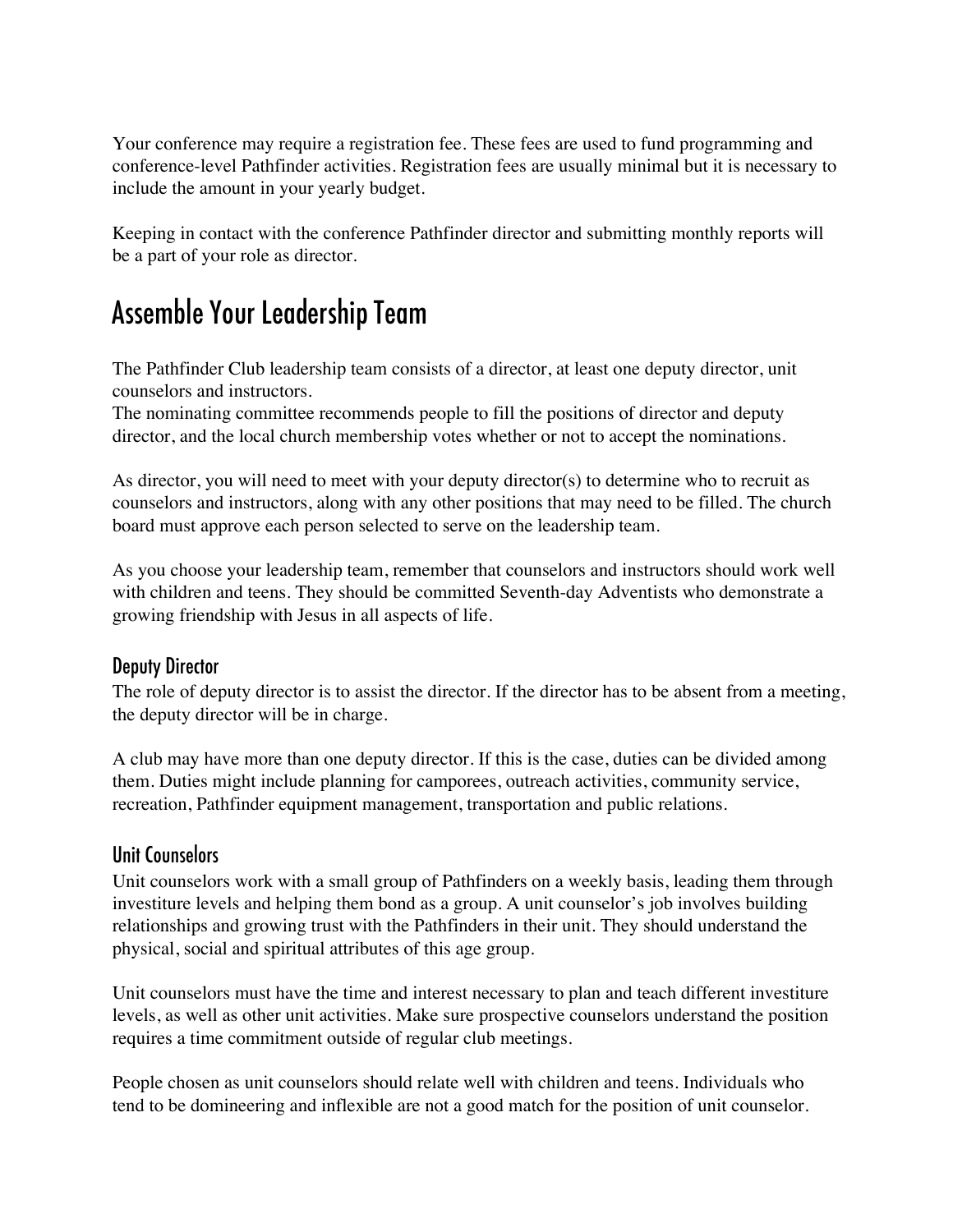#### **Instructors**

Instructors teach specific skills, honor classes and crafts. They should work well with children and teens, and demonstrate patience as the Pathfinders learn.

#### **Secretary**

Choose a secretary who is organized and efficient. Any one of your staff members can work as the secretary, or you can appoint someone solely for this job.

The secretary is responsible for:

- Keeping track of records submitted by unit scribes
- Point and demerit recordkeeping
- Posting points and other information on a monthly basis
- Submitting conference reports with all information accurately recorded
- Informing the director and staff of the club's total points
- Notifying the director and unit counselors of any Pathfinder who isn't regularly attending
- Ordering supplies for recordkeeping and investiture levels
- Providing secretarial support as requested by the director
- Keeping track of any materials loaned from the club library

#### **Treasurer**

It is a good idea to appoint someone to take on the role of treasurer to keep track of the budget and manage the club's finances.

The treasurer is responsible for:

- Collecting dues, uniform costs, camping fees and other expenses from the Pathfinders
- Turning all monies over to the church treasurer
- Keeping accurate records of income and expenses
- Saving all receipts and invoices
- Providing financial information when requested by the director, church board or church treasurer
- Overseeing the petty cash fund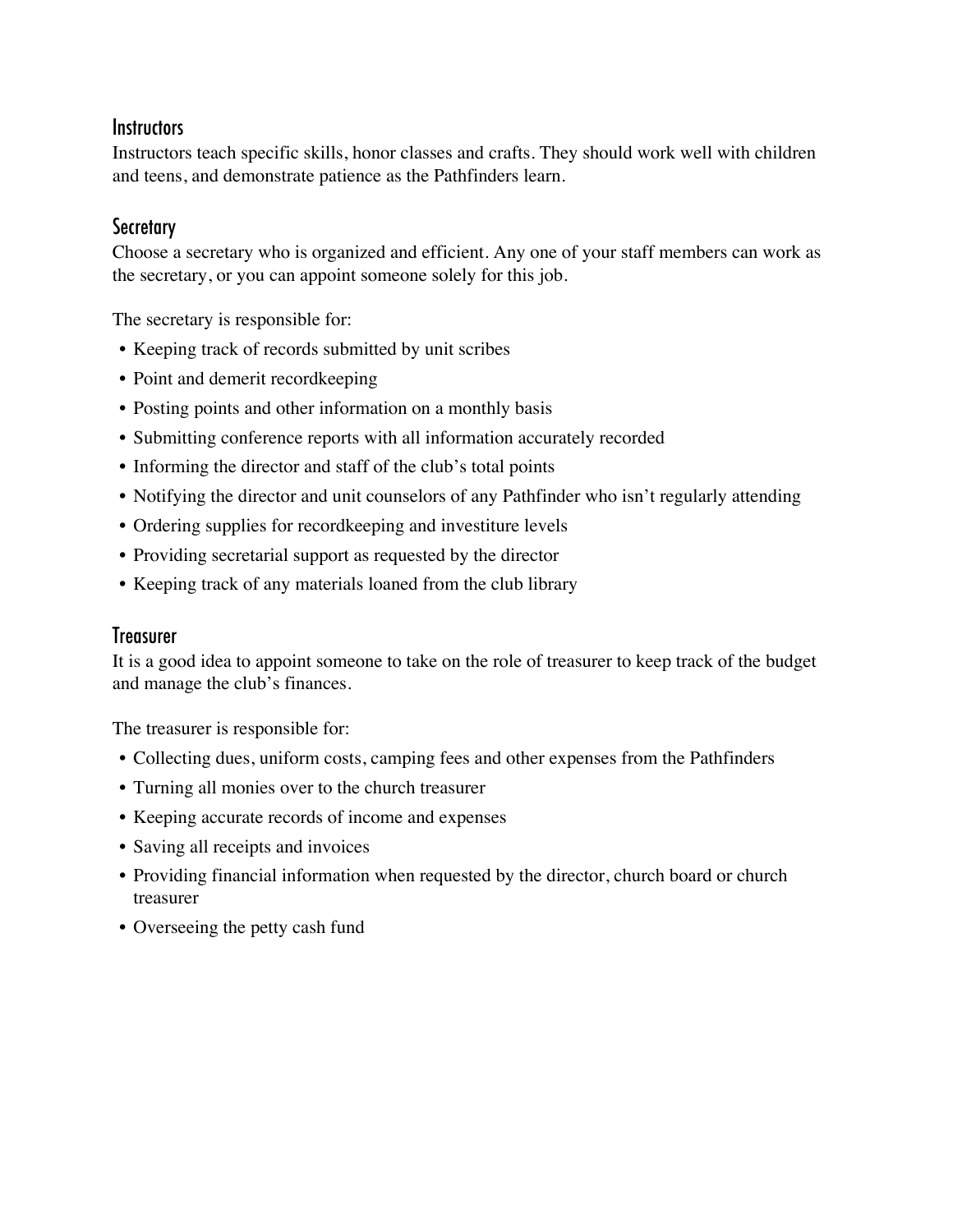# Growing Your Leadership Skills

Achieving Master Guide status is not a requirement for working with Pathfinders. However, it is helpful to have as many Master Guides as possible on your staff. As you assemble your leadership team, encourage those not invested as a Master Guide to work toward that goal. If some unit counselors have not completed the investiture level they are teaching, they can work along with their Pathfinders. This can inspire the Pathfinders who see their leaders learning with them.

After you are invested as a Master Guide, you can increase your leadership and instructing skills by earning the Pathfinder Leadership Award (PLA) and the Pathfinder Instructor Award (PIA). For more information about PLA and PIA, see the list of recommended resources on page 16.

Staff can also get together outside Pathfinder Club meetings to work on new honors together. This is a good way to bond with one another while learning a new skill.

# Planning the Pathfinder Club Year

As director, you are responsible for planning the Pathfinder Club year in collaboration with your leadership team. Schedule a time when you can meet with your staff for several hours to map out events, programs and other activities for your club during the upcoming year.

You could even plan a weekend retreat for your staff to spend time in prayer and planning. If a retreat isn't possible, spend an afternoon together planning the upcoming year and praying for its success. You should provide a calendar for each person who will attend.

If you have teens in the Teen Leadership Training program, involve them in the planning sessions. Their insights and contributions can make a big difference in your planning.

As you beginning planning your Pathfinder Club year, remember some items that must be included on the calendar:

- Weekly meetings
- Induction ceremony
- Pathfinder Sabbath
- Formal club inspection
- Club and unit camping trips
- Evangelistic activities
- Community service projects
- Investiture requirements such as hikes, CPR and first aid classes, etc.
- Investiture ceremony
- Conference and union Pathfinder events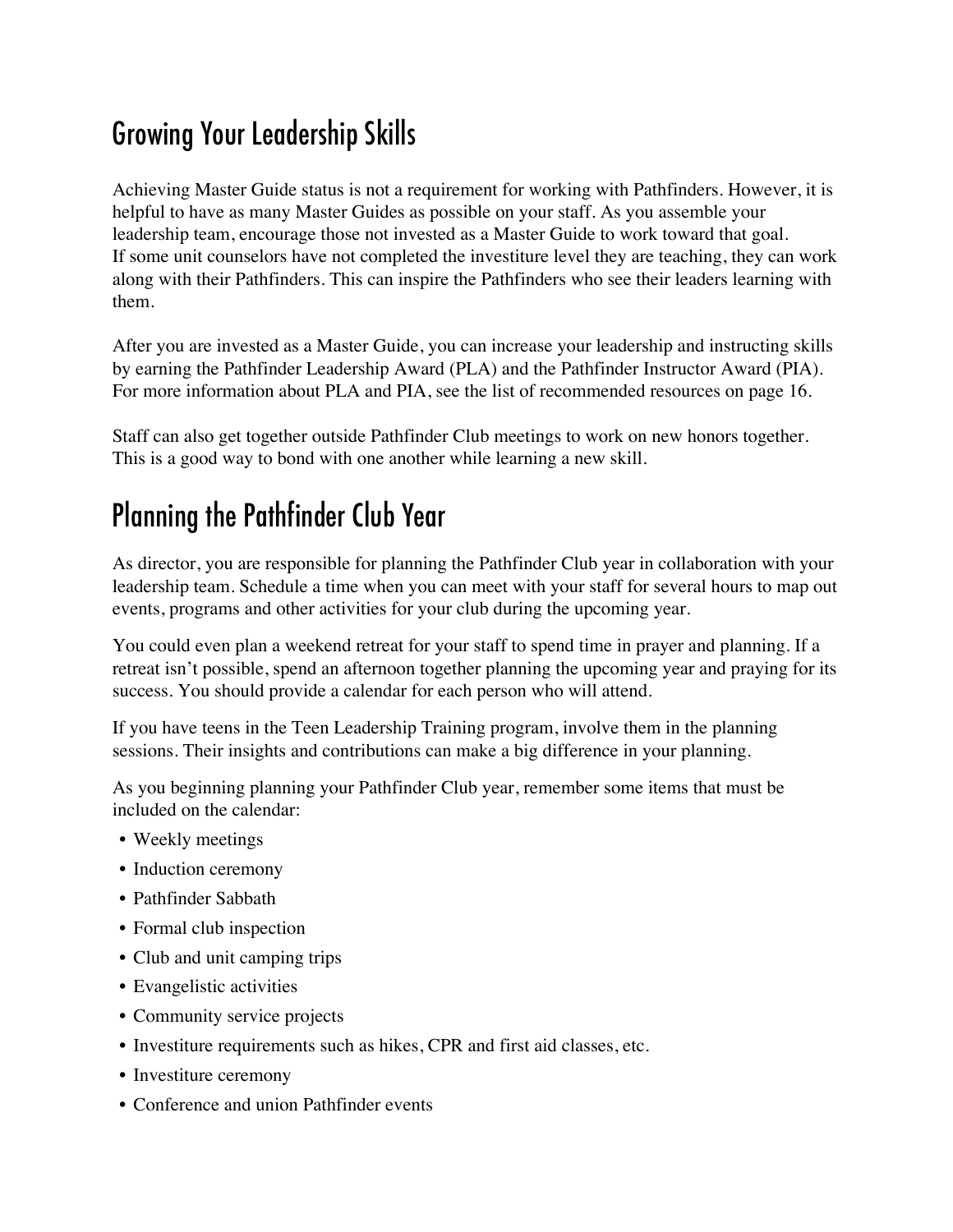Use this time to choose the honors and crafts your club will work on during the year. By outlining a plan for the year, you will see which honors and activities may require guest instructors. Be sure to include honors and crafts that will interest and challenge all Pathfinders in your club. You should have a balance of activities that will appeal to boys and girls, younger and older Pathfinders. Choose some honors not previously earned by staff so they can learn along with the Pathfinders. This will increase staff members' skills and knowledge while teaching the Pathfinders something new.

The church board must approve the Pathfinder Club's annual calendar. This provides two important advantages for the club. First, it builds board members' respect for the Pathfinder Club. When the board is aware of the club's plans, the club is in a better position to ask for monetary considerations when the board develops the annual church budget. Second, the church board must approve all upcoming activities in order for them to be covered by the church's insurance.

# Recruiting Pathfinders

During the summer months, your leadership team should visit in the homes of prospective Pathfinders. Meet with children, teens and their parents and tell them about the club and its activities. Use this time to build relationships with the families who will make up your club and let them know about all the great activities you have planned.

Send a letter to prospective Pathfinders, encouraging them to join the club. This is a good time to let them know uniform costs and club dues. Because some families might not be able to pay for a uniform, you could locate sponsors to help with the cost or consider purchasing uniforms and renting them out to Pathfinders.

Four weeks before Pathfinder registration night, start placing announcements in the church bulletin. Be sure to include the date and time of registration. If your church has a bulletin board, you can post attractive announcements and posters to draw attention to registration night details. Remind parents and guardians to attend registration because their signature is required on several forms.

# The Pathfinder Year Begins

## Registration

The first official event of the Pathfinder year is registration. You've done lots of legwork; now you will see your recruiting efforts pay off. There are several ways you can help registration run smoothly.

Plan registration for a time most people will be able to attend. You could choose the time and night of the week Pathfinder Club meetings will take place. This will help Pathfinders and their parents/guardians remember when they need to come to club meetings.

If your church has an Adventurer Club, you may wish to hold registration at the same time but in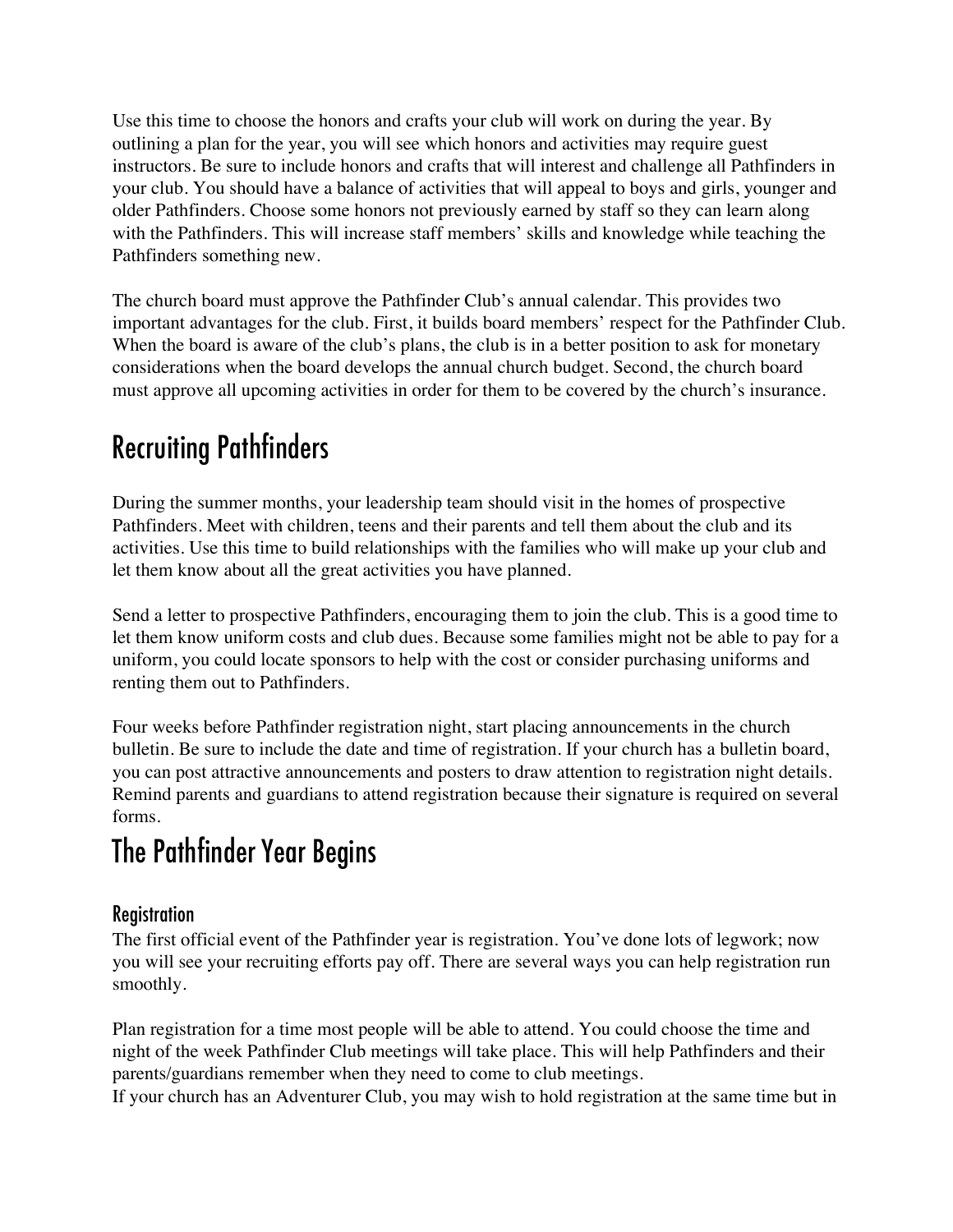a different location in the church.

Set up a welcome table where you can greet parents/guardians and Pathfinders. This is where you can give them all the information and registration forms they will need.

Pathfinders and parents/guardians will need to:

- Fill out a Pathfinder Club membership application. (A master copy is available in the *Pathfinder Staff Manual*.)
- Complete a Pathfinder health record. (A master copy is available in the *Pathfinder Staff Manual*.)
- Be measured for their uniform. Assign someone familiar with taking measurements to this station.
- Receive an investiture level assignment.

Be sure to provide a calendar of events, at least for the first part of the Pathfinder year. This will help families plan for weekends the Pathfinders may be involved in activities. The calendar should include weekly meetings, induction, camping trips, field trips, camporees, Pathfinder Sabbath, evangelistic activities, community service projects, Bible Bowls, conference and union events, investiture, and any other upcoming events.

You may need to hold a second registration in January if more Pathfinders want to join at that time. Be aware of the difficulties Pathfinders will face when joining halfway through the year. They may be behind in their investiture level and might not be ready for investiture in the spring. Come up with a plan to handle late registrations.

#### Induction

Induction should be scheduled three or four weeks after club registration. This is a special ceremony that helps new Pathfinders understand the commitment they are making. For returning Pathfinders, this is a time of recommitment.

All Pathfinders participate in this candlelight service. Inviting family, friends and other church members adds to the atmosphere.

You can conduct a meaningful induction ceremony any number of ways. Be sure to include the following elements:

- Lighting of a Spirit of Pathfindering candle
- Lighting of the investiture level candles
- Lighting of the Pathfinder pledge and law candles
- Lighting of Pathfinder commitment candles
- A prayer of consecration
- Acceptance into the Pathfinder Club

During the ceremony, present newly inducted Pathfinders with their Pathfinder scarf, slide and a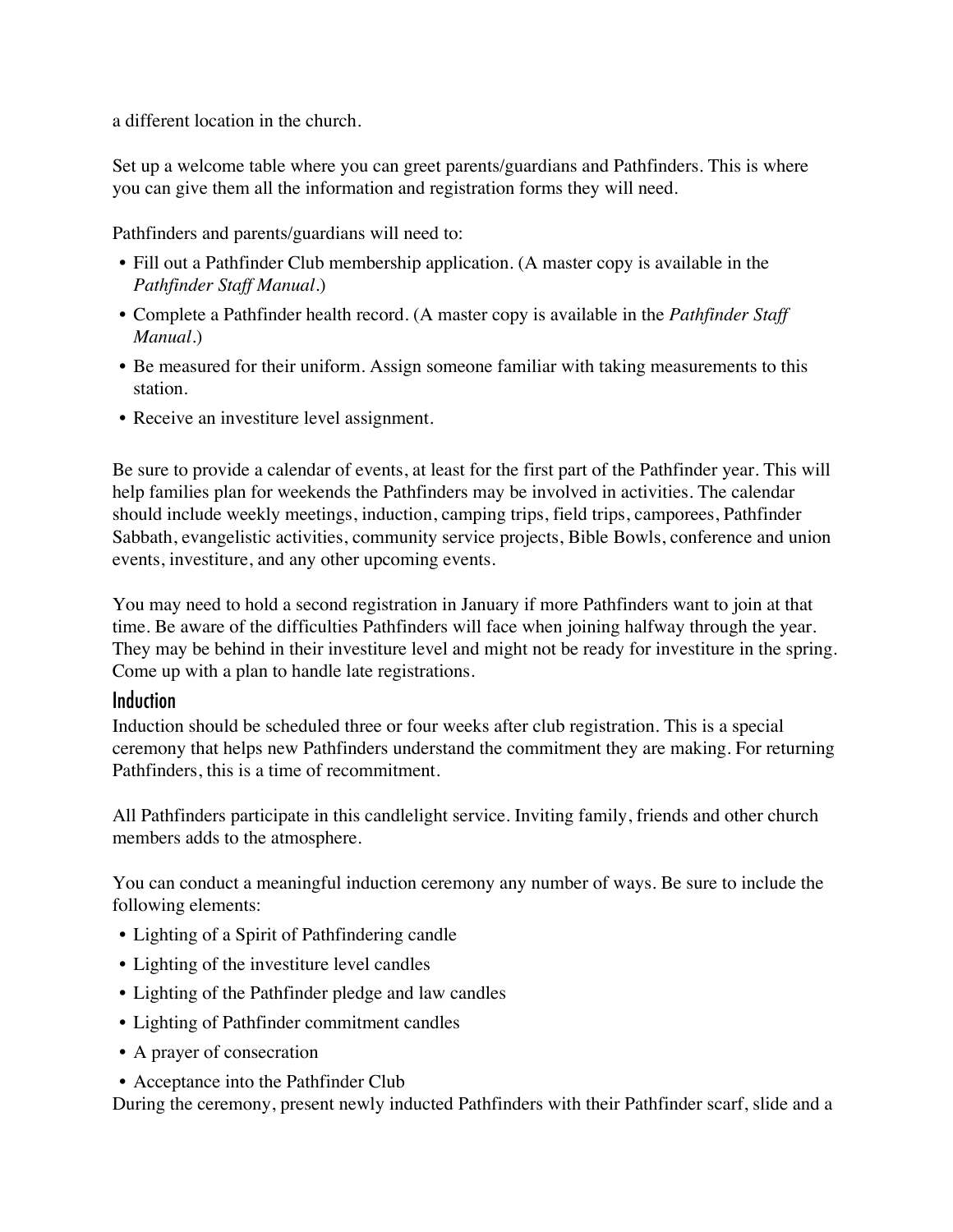Pathfinder membership card. Some clubs present the Pathfinder Bible to newly inducted members to emphasize the importance of daily Bible study.

### Weekly Meetings

Although unit counselors and instructors do much of the work of the weekly meetings, as director you have your own set of responsibilities:

Colored candles representing the different investiture levels are available through Advent*Source* at www.adventsource.org or 800-328- 0525.

- Arrive early to prepare for the meeting. Unlock the building before Pathfinders begin to arrive.
- Make sure the worship speaker is ready to make their presentation. It's always advisable to have something prepared in case the planned speaker isn't available.
- Make sure all units are adequately supervised. If a unit counselor is unable to be present, step in or appoint someone else to take over the unit.
- Keep the opening ceremony running on time.
- Strive for smooth and efficient rotation between activities.
- Deal with behavioral problems in a way that won't alienate the misbehaving Pathfinder, but will bring the situation under control.
- End meetings on time.

#### Evangelistic Activities

Evangelistic outreach is important to the Pathfinder program. By planning group outreach activities, you will encourage your Pathfinders to share their faith. However, please note there is a difference between evangelistic outreach and community service projects. Both are important to include when planning your calendar. Look for ways to include an evangelistic component in the club's activities.

Your club might conduct a Vacation Bible School over Christmas or spring break, use geocaching as a means to distributing literature that tells others about Jesus, hold a special Grandparents Day program at a nursing home and include time for the Pathfinders to tell why they love Jesus, conduct a weekly Sabbath afternoon Bible club for neighborhood children around the church, etc. Check with your conference Pathfinder director for more ideas.

#### Community Service

Pathfinders should teach members how to become good citizens of their communities. Involving Pathfinders in the community fosters an interest in service to others.

Clubs can impact their communities in many ways. Volunteering at a soup kitchen, cleaning up litter and building Habitat for Humanity homes are just a few of the ways clubs can help.

Organization is one of the key components to successful community service projects.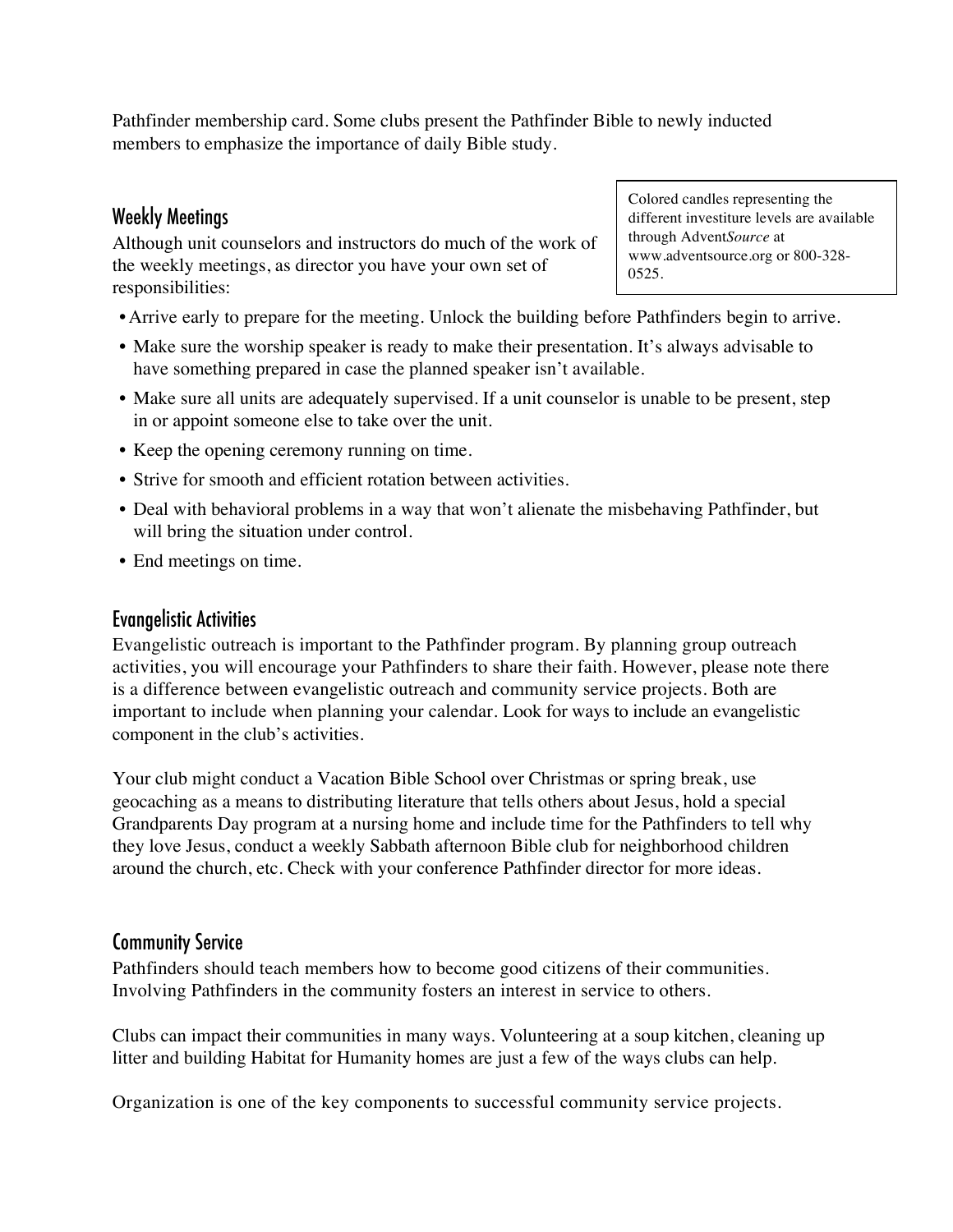Community service projects also present great opportunities to involve parents and other church members. Ask for their help in finding projects and organizing the finer details. The more people you include, the more you can accomplish.

### Formal Club Inspection

During the Pathfinder year, your club will need a formal inspection by your area coordinator. Your club will receive points for proper class A uniforms and appearance, courtesy, formation and drill, club meeting program, proper camping equipment, investiture level progress, flags and guidons, etc.

The club director should work with other club leadership to organize each of these items before the inspection. For more details on club inspections, see the *Pathfinder Staff Manual*.

### Pathfinder Sabbath

Each year the North American Division designates one Pathfinder Sabbath. This is an opportunity for the Pathfinder Club to be officially recognized during the church service. Take this time to help the congregation understand the purpose of Pathfinder ministry.

Pathfinder Sabbath builds Pathfinders' sense of belonging to a church family who is interested in what they are doing. It also gives them an opportunity for involvement with every aspect of the church service.

Take time to plan the program and practice it with the Pathfinders. This will help them develop self-confidence in being up front. Use this opportunity to teach leadership skills in a practical, hands-on manner. For sample ideas of Pathfinder Sabbath programs, see the *Pathfinder Staff Manual* or check www.adventsource.org.

### Campouts and Camporees

Camping is a fun activity for Pathfinders. This includes both club campouts and camporees. Pathfinders should learn to feel comfortable in the outdoors and develop the skills they need to meet the challenges of outdoor survival. Practicing these skills in a controlled situation will help Pathfinders become proficient.

### Camping Equipment

Pathfinder Clubs need an assortment of camping equipment for unit and club trips as well as camporees. As director, you need to oversee the gathering of these items and assign someone to be the caretaker of the equipment. The caretaker inventories equipment, makes sure it is in working order, and makes repairs as needed.

The basic camping equipment clubs need includes:

• Tents • Shelter system with tie downs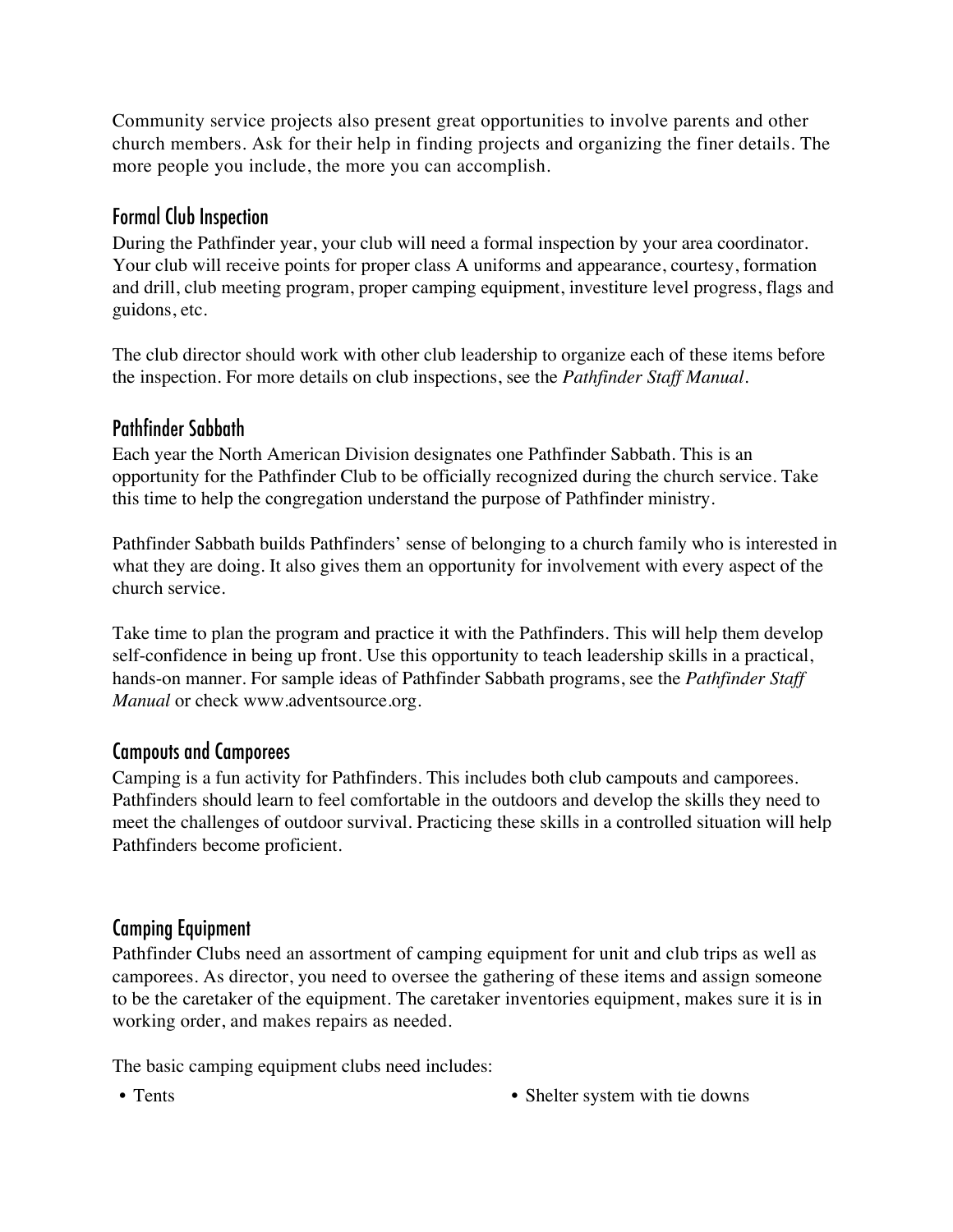- Cook stove
- Cooking utensils, pots and pans
- Coolers for food storage
- Fire extinguishers
- Water storage containers
- Folding tables
- Wagon to haul water and supplies
- First aid kit
- Flags and sign to identify your campsite
- Dish washing and drying system
- Extra tarps
- Battery-operated weather radio
- Lanterns

Optional:

• Trailer to haul supplies from church to campsite

### Building Camping Skills

Your club members will have various levels of camping skills. Some have been camping many times and will know how to set up tents, build a fire and cook on a camp stove. Others have never spent a night outdoors. Take everyone's level of experience into consideration as you plan camping trips.

The more experienced campers can teach skills to those with less experience. This provides an excellent opportunity for Pathfinders to learn about mentoring.

Make sure each member knows how to set up the club's tents. Too often clubs arrive at a campsite with new tents that have not been taken out of the box. Allow club meeting time for Pathfinders to learn how to set up the tents. Once they have grasped the basics, have fun by timing to see which unit can most quickly set up their tent.

Help Pathfinders learn other camping skills by rotating them through different jobs during a weekend of camping. They should all learn how to help prepare meals, clean the campsite, hang food to keep animals away, and build and extinguish campfires.

#### **Camporees**

Depending on your local conference, there will be one or two camporees during a Pathfinder year. Union camporees are also held every several years depending on your union, and an international camporee is held once every five years.

A typical conference camporee includes worship events on Friday night and Sabbath, and skill events on Sunday. Skill events may include fire building, lashing, marching and drilling, etc.

Your conference will distribute information about the weekend and skill events. There is typically a registration fee for each camper to attend the camporee.

Your club will have a designated spot to camp. Although the weekend will include planned activities, there will also be time for clubs to conduct their own activities.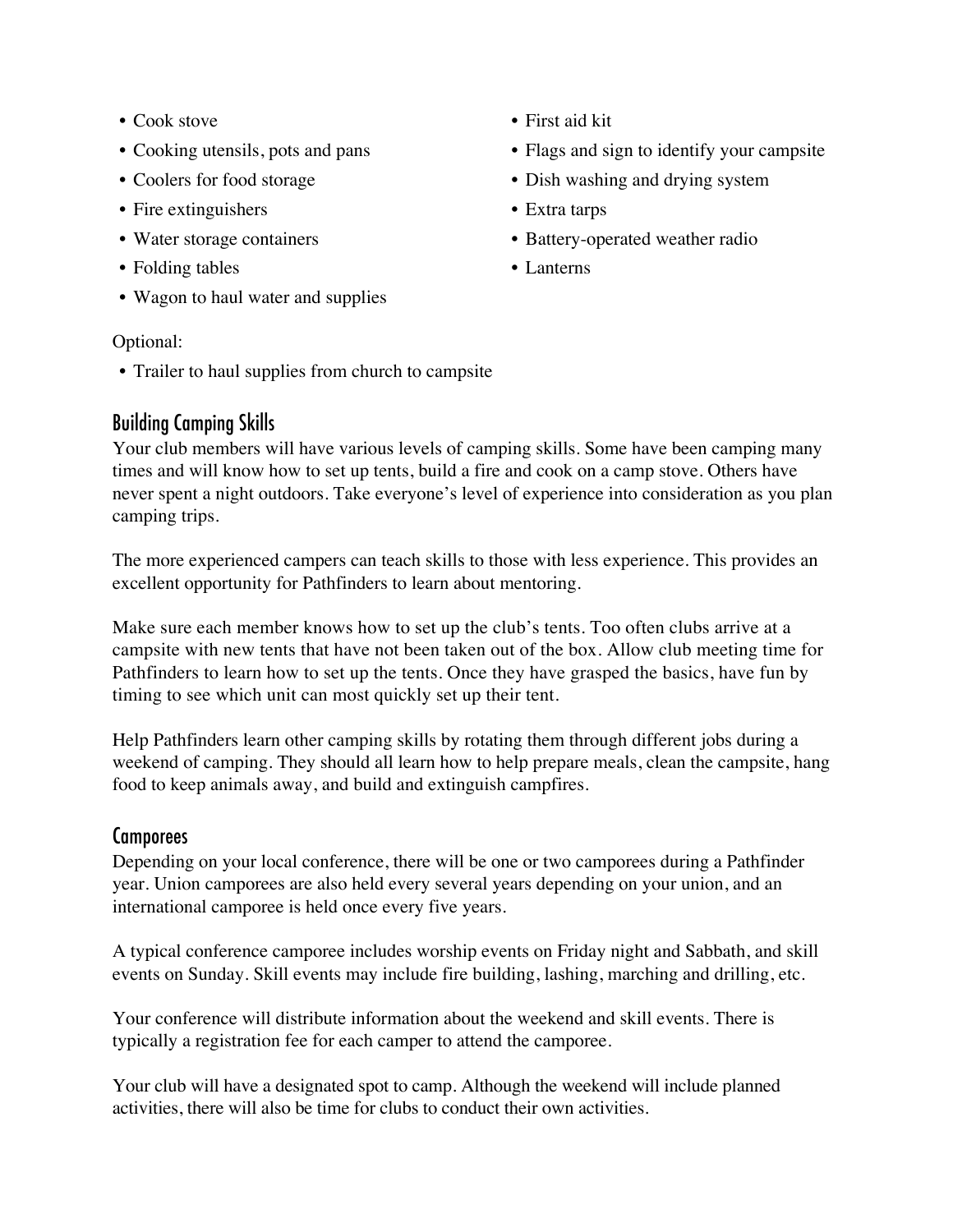#### **Investiture**

With the end of the Pathfinder year comes the investiture service. This service provides a time to recognize Pathfinders' accomplishments throughout the year. Pathfinders can share what they learned and the church family can appreciate their growth. The conference Pathfinder director and area coordinator are invited to attend.

Pathfinders can demonstrate their newly acquired skills and what they have learned through completing their investiture requirements. The Pathfinders can display their finished projects, as well as share skits and demonstrations.

For sample investiture programs see the *Pathfinder Staff Manual*.

## Conclusion

Thank you for sharing your time and talents with your church's youth. There is no doubt that leading a Pathfinder Club is a lot of hard work. At times you will ask yourself why you have accepted this ministry. However, it is a rewarding experience and through prayer and hard work, you will succeed.

# Resources for Leaders

The resources are available from Adven*tSource*. For a complete list visit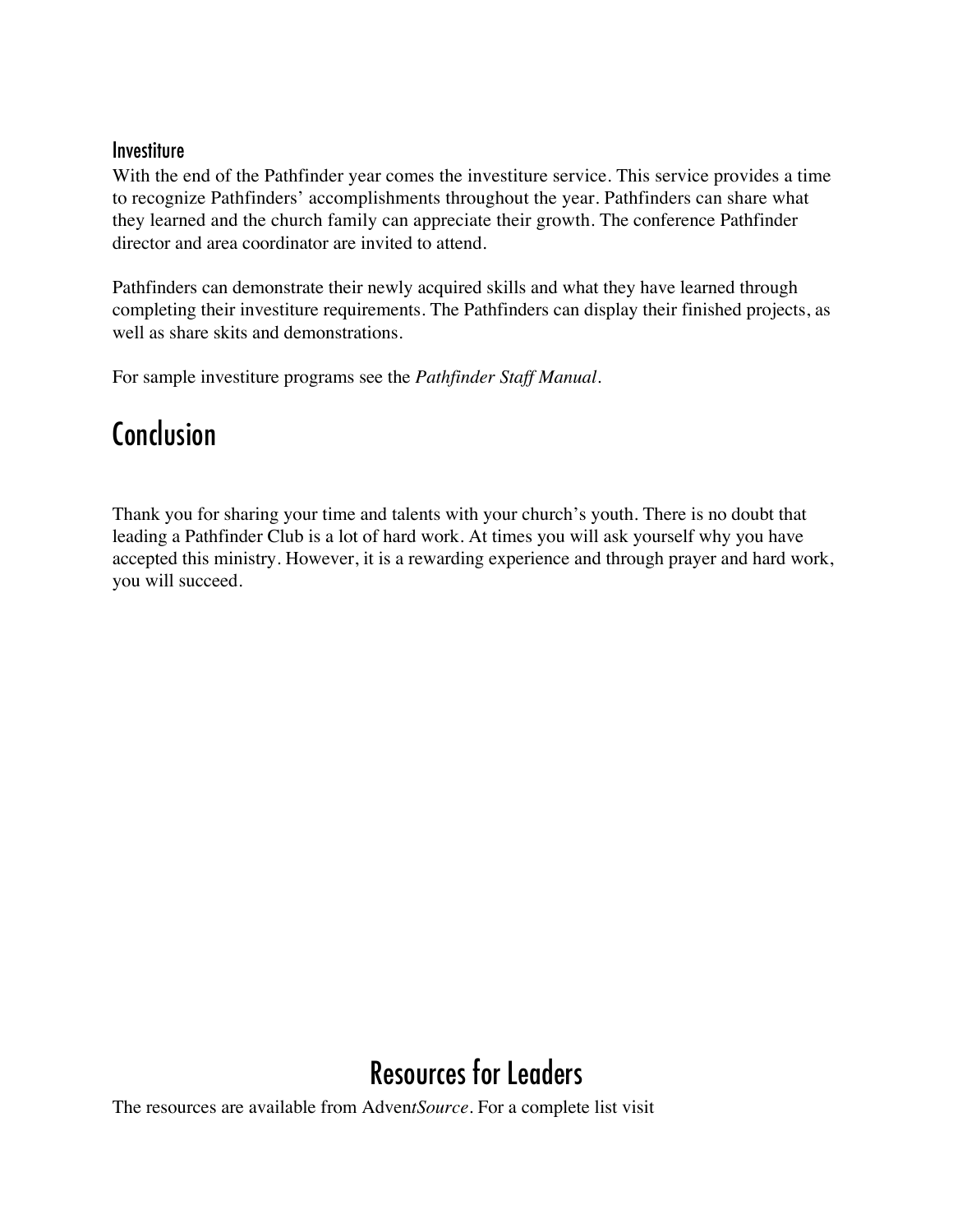www.adventsource.org or call 800-328-0525.

## *Pathfinder Staff Manual*

This manual carefully outlines club philosophy, organization, programming, staff events and camping. The *Pathfinder Staff Manual* is a must for leaders who are going to have a first-class club.

English #001054 Spanish #001060

## *Pathfinder Honors Handbook*

The *Pathfinder Honors Handbook* includes the requirements for the most recent honors and includes honors from around the world. Make sure you have the latest honor requirements by adding the *Pathfinder Honors Handbook* to your library of resources. #001167

## *Pathfinder Club Drill: The Basics DVD*

Drill and marching instruction has now been made easier. You can watch experienced drillmasters as they work with individual Pathfinders or entire units to demonstrate the correct position and techniques for all basic drill commands. This one-hour DVD gives examples of the basics and beyond.

#001079

## *Pathfinder Drill Instruction Manual*

The official drill manual for Pathfinder Clubs in North America. A parade, camporee or other special event isn't complete without a sharp looking drill team. This 32-page manual is an excellent source for up-to-date drill and marching techniques. The many pictures, diagrams and illustrations make it easy to teach marching skills. #001080

### *Pathfinder Song CD*

This CD includes two instrumental versions of the Pathfinder song. #000866

### *Master Guide Teacher's Resource Manual*

The *Master Guide Teacher's Resource Manual* is the resource for teaching the Master Guide curriculum. It includes an outline of the 27 fundamental beliefs and the Adventist Church Heritage Award. Comes in a 3-ring binder. English #001057 Spanish #001063

### *Pathfinder Leadership Award Curriculum*

The complete teacher's guide for the Pathfinder Leadership Award is designed for leaders who want to continue developing their skills. The curriculum includes helps for teaching sections on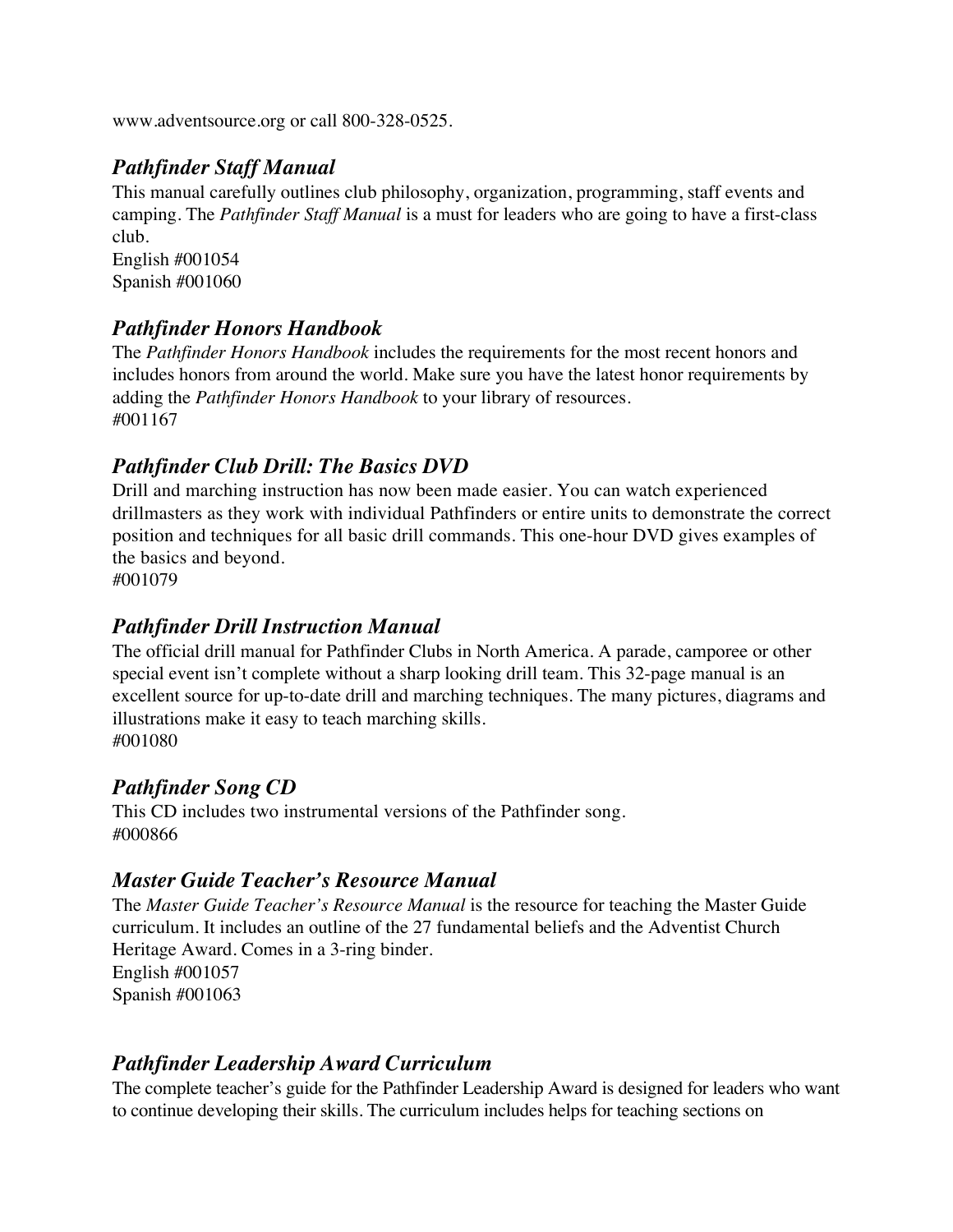administration, camp planning and programming, Pathfinder and community ministry, resource materials, drill and Pathfinder ceremonies, outdoor education and recreation. #001059

## *Pathfinder Instructor's Award Curriculum*

The Pathfinder Instructor's Award is designed to encourage excellence in teaching. This course is for directors, area coordinators, conference coordinators, and conference directors who are actively involved in training leaders. It includes sections on methods of facilitation, effective meeting procedures, understanding temperaments, training methods that work, organizing your presentation and visual aids.

#001067

## Resources for Pathfinders

## *Pathfinder Pocket Guide*

The *Pathfinder Pocket Guide* is packed with facts and information that will give you an edge in your club, in school and at home. You'll learn about the history of Pathfinders, uniforms, marching, flags, ceremonies and much more. Includes places to record notes from camporees and log honors.

#000895

## *Pathfinder Logbook*

Use this book to record all of your exciting Pathfinder activities. This book includes spaces for honors, investiture dates, prayer requests, new friends, notes, favorite things and more. A perfect companion to the *Pathfinder Pocket Guide*. #000893

## Pathfinder Club Director Ministry Description

**Introduction**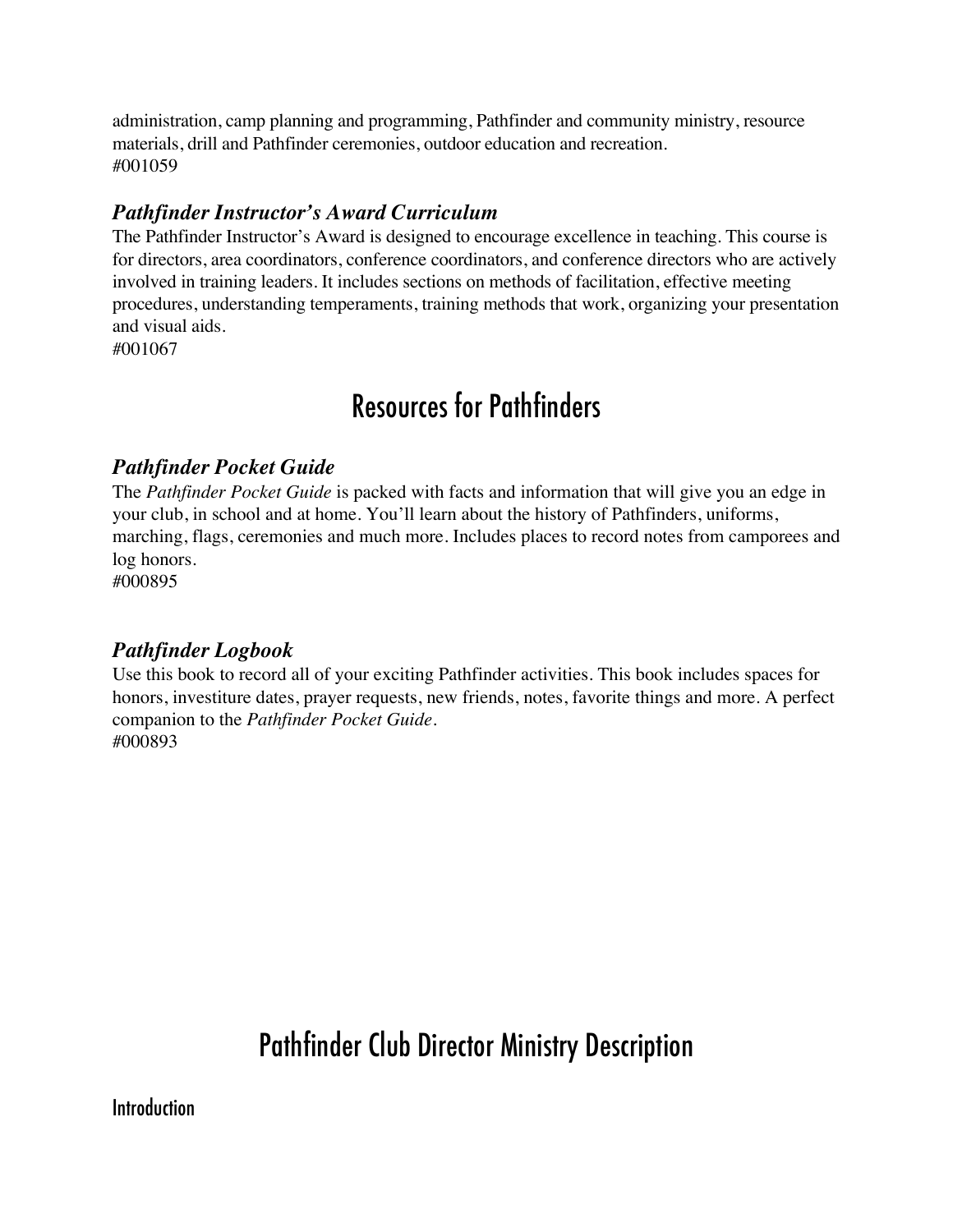God asked the church to be a community of people sharing a common purpose in fellowship, continually growing in faith and in the knowledge of the Son of God. Paul describes the church as "His body, the fullness of Him who filleth every thing in every way" (Ephesians 1:22).

God calls us into His body for the purpose of establishing a saving relationship with Him and community with one another. The Holy Spirit convicts our minds and leads us to repentance and plants us within the church.

Water baptism marks our entrance into the body of Christ and also symbolizes the baptism of the Holy Spirit experienced by a new disciple. "I tell you the truth unless a man is born of the water and the Spirit, he cannot enter into the Kingdom of God" (John 3:5). The Holy Spirit is the vital life force of the church.

When the church serves the world it is an expression of the love of Christ to the world. It is the body of Christ serving the world's needs and being used by the Spirit as an agency of salvation.

Thus, the church is a servant body. It was created for service. It serves the Lord in praise, serves one another in love and serves the world in humility. "For we are His workmanship created in Christ Jesus for good works which God prepared beforehand that we should walk in them" (Ephesians 2:10).

God calls every member of the church into ministry. The church is a kingdom of priests set free to minister for Christ. Our priesthood is to each other within the church and to the world. A Pathfinder director, like any other church officer, is a ministering servant of God.

It was during the middle ages that the clergy became distinct from other members, as a superior element in the church. The biblical concept of laity includes all believers as ministers in the body. In actuality, however, the church body still has a great distance to go before effectively applying this concept. You should view the work of Pathfinder director as a ministry to which God calls people; it is His will operating in their lives.

God supplies each person in the church with the resources for ministry – scripture, spiritual power, God's character, and spiritual gifts. A Pathfinder director is equipped for his or her ministry by the gifts received from the Holy Spirit. These spiritual gifts are special abilities given by the Holy Spirit to make your ministry effective and build up the body of Christ.

## Duties of the Pathfinder Club Director

There are various elements that make up the Pathfinder Club program. The main components are listed below. The following also gives us an idea of the Pathfinder Club director's involvement in each: